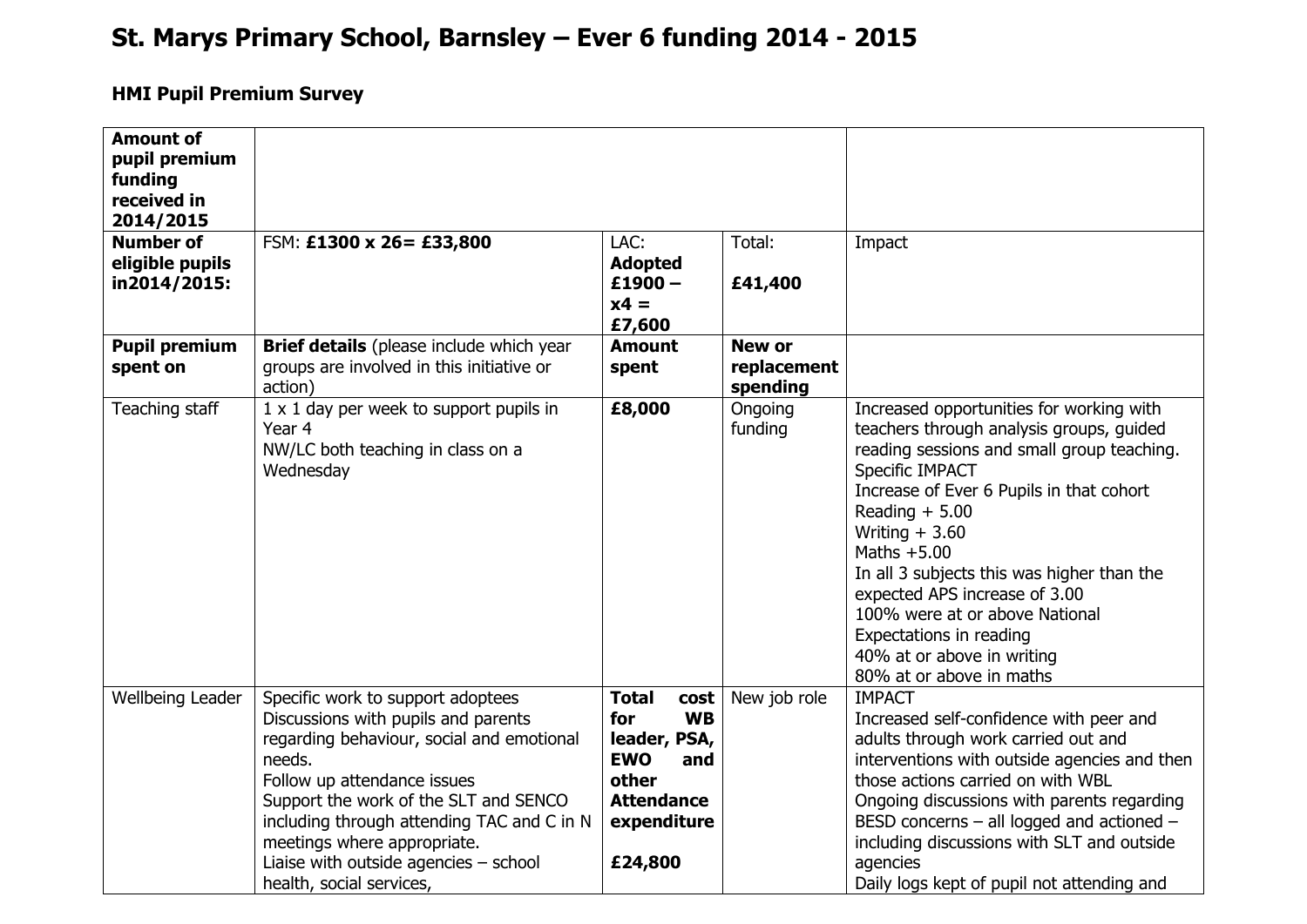|                                                           | Friday afternoons 1:1, small group<br>intensive sessions to support behaviour and<br>emotional wellbeing<br>Collate information on behaviour (including<br>restraints, Team Teach etc) to be share by<br><b>HT</b> to Governors                           |                                                              | follow up calls and letters. Information<br>shared, where appropriate, with EWO.<br>Ongoing discussions with office staff<br>regarding attendance<br>Friday afternoon 1:1 sessions logged and<br>information shared with class teachers<br>Reduction in time of SLT members working<br>with individual pupils<br>All documentation legal, up to date and<br>compliant with Behaviour Policy.<br>Information on numbers and times of<br>restraints and incidents of violence and<br>aggression logged and shared with SLT and |
|-----------------------------------------------------------|-----------------------------------------------------------------------------------------------------------------------------------------------------------------------------------------------------------------------------------------------------------|--------------------------------------------------------------|------------------------------------------------------------------------------------------------------------------------------------------------------------------------------------------------------------------------------------------------------------------------------------------------------------------------------------------------------------------------------------------------------------------------------------------------------------------------------------------------------------------------------|
|                                                           |                                                                                                                                                                                                                                                           |                                                              | Governors<br>Follow up phone calls with parents and<br>where appropriate outside agencies<br>Return to school meetings following<br>exclusions                                                                                                                                                                                                                                                                                                                                                                               |
| Parent Support<br>Adviser (1 day<br>per week)             | Support parents and families with direct<br>school issues (e.g. attendance) and non-<br>direct school issues (e.g. accessing<br>training)<br>Set up activities for families - Barnsley Art<br>Project,                                                    | Ongoing<br>funding                                           | Some PP families specifically invited to<br>events run by PSA e.g. including support for<br>EAL families to encourage home reading<br><b>IMAPCT</b><br>These families more happy to come into<br>school to discuss pupil progress with staff<br>Attendance of specific EAL children<br>increased due to input from PSA<br>encouraging need for younger children to<br>attend school                                                                                                                                          |
| Education<br><b>Welfare Officer</b><br>$(0.5$ days a week | Assist Headteacher in analysing attendance<br>data<br>Send letters when attendance falls below<br>given level<br>Home visits, panel meeting<br>Researching positive methods used<br>nationally to engage esp EAL parents in                               | More specific<br>funding<br>following<br>attendance<br>audit | School following LA documentation for fining<br>and supporting parents with attendance<br>through panel meetings in Autumn Term (B)<br>family, increase in attendance following this)<br>SENCO discussions with EAL families<br>improved attendance especially with KS 1                                                                                                                                                                                                                                                     |
| Attendance                                                | ensure school attendance<br>HT to meet with EWO to analyse<br>attendance data to share with Governors -<br>$\frac{1}{2}$ day x 6<br>HT time to carry out panel meetings with<br>EWO to assist in supporting attendance $-3$<br>days per year (1 per term) | New funding                                                  | pupils<br>Attendance figures show that the attendance<br>of our PP pupils is 95.1% this is 1% higher<br>than the LA average.<br>The difference between our PP pupils and<br>non PP pupils is 1.3%. The LA difference is<br>1.9%                                                                                                                                                                                                                                                                                              |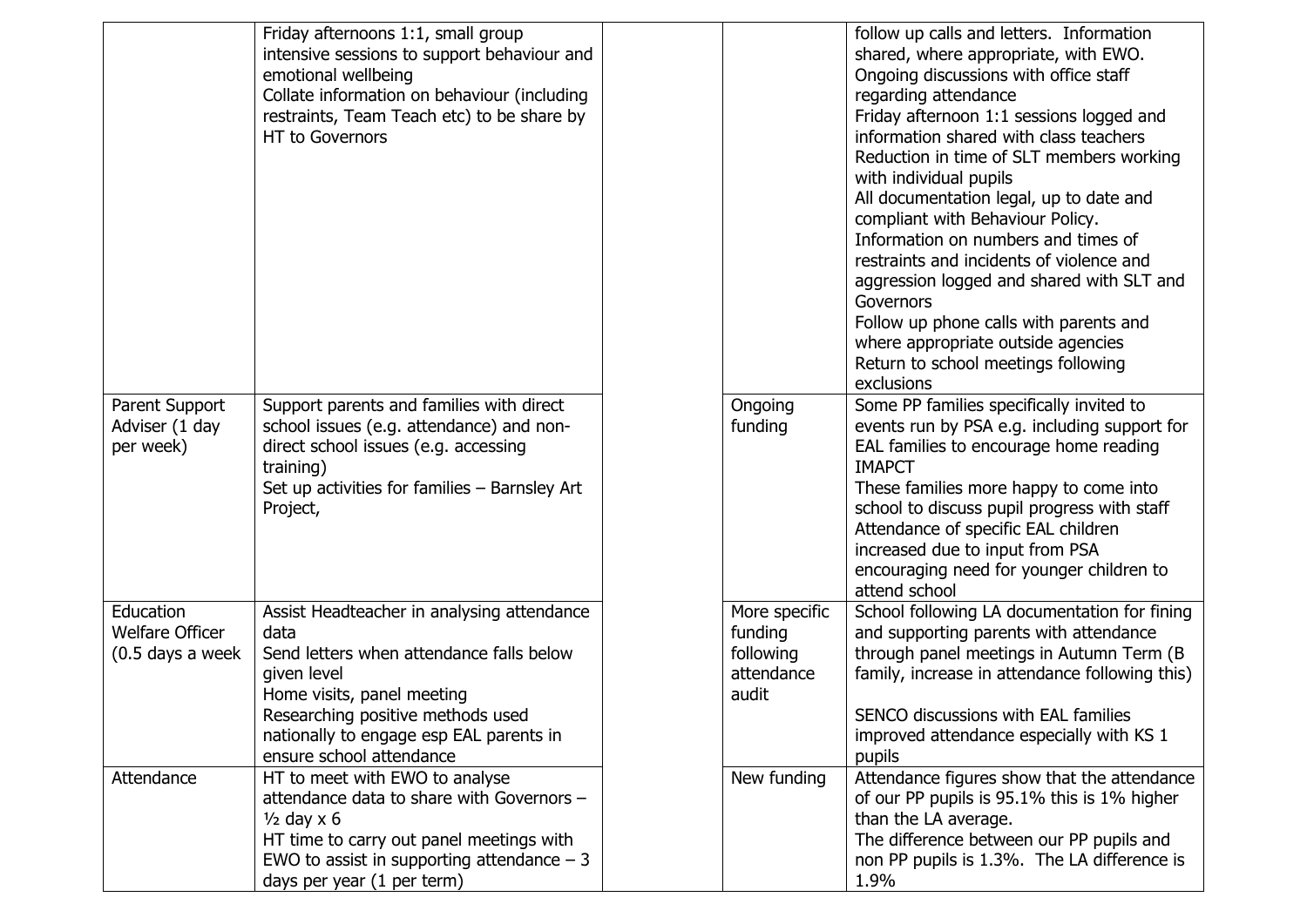| Funding/partially<br>funding<br>educational visits | All Pupil Premium pupils to have all<br>educational day visit funded per year up to<br>$£12$ each<br>Residential Visits funded 3 x £140 (Y5/6), 2<br>x £120 (Y4)              | $30 \times £12 =$<br>£360<br>£660<br>$Total =$<br>£1020 | New Funding | Attendance of day visits 100% enabling all<br>children to access the visit as part of the<br>curriculum. Widen knowledge and<br>experience - Survival skills, see the inside of<br>an aeroplane<br>Children were able to attend residentials that<br>previously haven't been able to.<br>Opportunities to extend friendships group,<br>join in activities that aren't possible in<br>'normal' school setting (e.g. abseiling,<br>archery etc) and feel less isolated on return<br>to school.<br>IMPACT - increased knowledge and<br>understanding of curriculum taught and<br>increased confidence in own ability to try<br>new activities |
|----------------------------------------------------|-------------------------------------------------------------------------------------------------------------------------------------------------------------------------------|---------------------------------------------------------|-------------|--------------------------------------------------------------------------------------------------------------------------------------------------------------------------------------------------------------------------------------------------------------------------------------------------------------------------------------------------------------------------------------------------------------------------------------------------------------------------------------------------------------------------------------------------------------------------------------------------------------------------------------------|
| <b>Staff CPD</b>                                   | Headteacher attend Pupil Premium<br>Conference (16/9/14)<br>HT carry out 1 day Audit of current<br>provision for Ever 6 pupils Disseminate<br>findings to SLT and other staff | £730                                                    | New Funding | More close tracking of spend, evaluation of<br>impact, sharing of information with staff and<br><b>Governors IMPACT</b><br>School documentation for Pupil Premium is<br>compliant with current legislation.<br>SLT can articulate what the school is doing<br>to support PP pupils more clearly to<br>Governors and Trust board<br>Progress of PP pupils is more evident from<br>documentation (see above and below)                                                                                                                                                                                                                       |
| Assessment and<br>tracking                         | SLT training on assessment and tracking of<br>Ever 6 pupils - SIMS<br>HT spend 1 day setting up whole school<br>tracking document<br>HT 1/2 day x 3 to analyse termly data    | $Total =$<br>£1,100                                     | New Funding | Closer monitoring of progress and<br>attainment of PP throughout the year.<br>Plans set of specific 'off-track' pupils<br>Collated by SLT and evaluated with<br>Governors<br><b>IMPACT</b><br>Increased of the % of PP pupil at or above<br>National Expectation in<br>Reading from 84% (July 2014) to 93% (July<br>2015)<br>Writing from 61% (July 2014) to 70% (July<br>$2015$ ) – this added to $2015/2016$ SSP<br>Maths from 80% (July 2014) to 89% (July                                                                                                                                                                              |